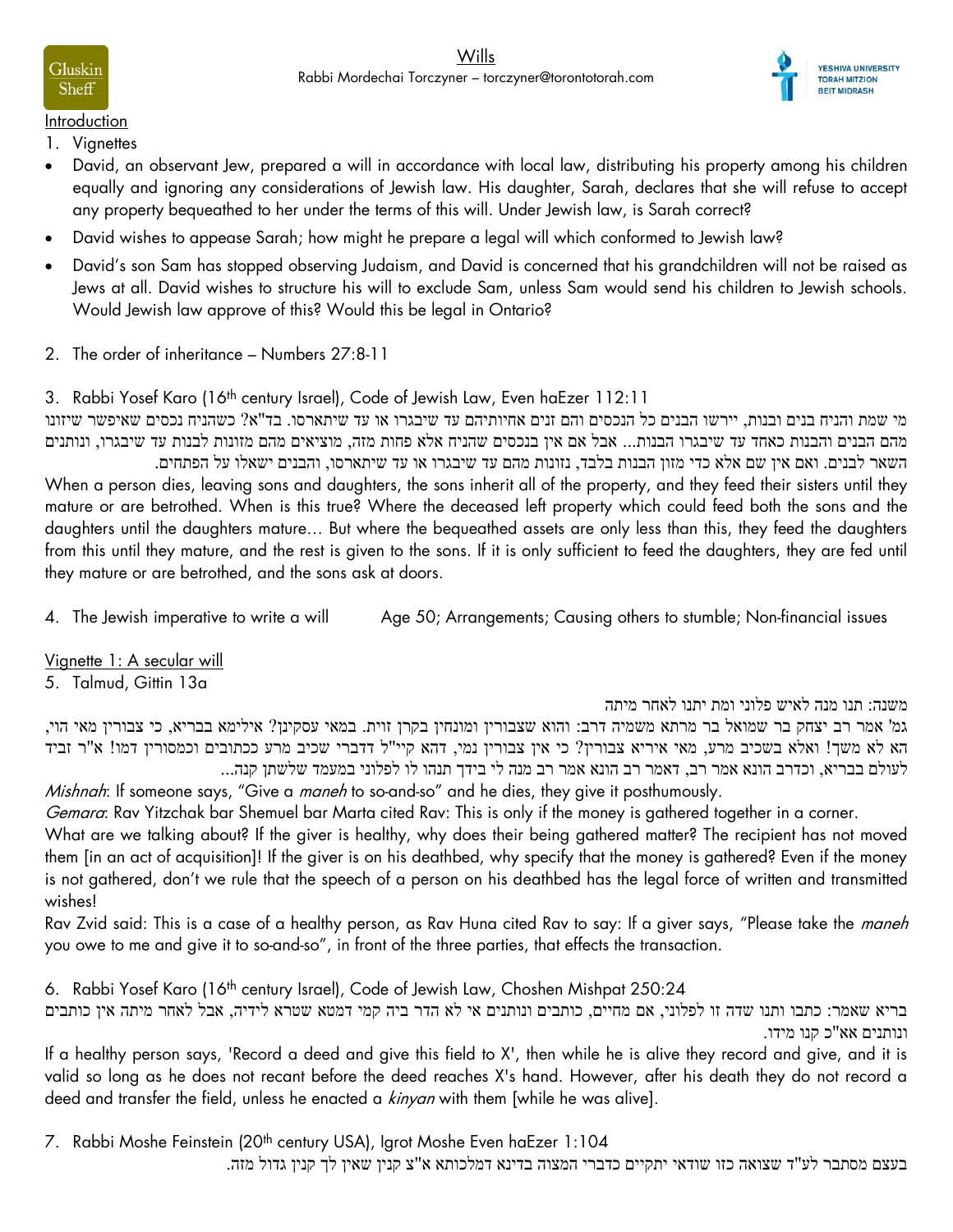Logically, in my humble opinion, a will like this, which certainly would be upheld in accordance with the words of the person who issued it under the law of the land, should not require an act of kinyan. There could be no greater kinyan!

## Vignette 2: How might we make everyone happy?

A gift with a retained life interest

8. Rabbi Yosef Karo (16<sup>th</sup> century Israel), Code of Jewish Law, Choshen Mishpat 257:1

הכותב נכסיו לבנו לאחר מותו, הרי הגוף של בן מזמן השטר, והפירות לאב עד שימות, לפיכך האב אינו יכול למכור מפני שהם נתונים לבן, והבן אינו יכול למכור מפני שהם ברשות האב

If one writes his property to his children 'after his death', the body belongs to the child from the date on the document, and the produce belongs to the father until his death. Therefore, the father cannot sell it, for it is given to the son, and the son cannot sell it for it is in the father's domain.

# 9. Donna Litman, Steven Resnicoff, Jewish and American Inheritance Law pg. 175

The transfer of a future interest also requires that the kinyan be accompanied by appropriate language. Thus, a transferor who wants to retain beneficial ownership until just before death could state (or include in any deed): "This transfer is from now and until one moment before I die." By this language, the transferor will retain the right to possession of the property until the moment before death, when that right will vest in the transferee. Because at the transferor's death, the property belongs completely to the transferee, the transferor's Torah heirs receive nothing.

# 10. Rachel Blumenfeld, The Jewish Laws of Inheritance and Estate Planning in Canada, pg. 7

There are a number of practical and legal drawbacks to this solution — not the least of which is the loss of control by the donor over his or her property. As well, there would be tax consequences to the transfer if there is an accrued gain realized on the disposition (unless the property is a principal residence). If the donor does wish to proceed with a transfer of this nature, it is important to document what is to occur if, for example, the donor is unable to continue living in the property.

#### Artificial Debt

11. Rabbi Yosef Karo (16th century Israel), Code of Jewish Law, Choshen Mishpat 40:1

המחייב עצמו בממון לאחר בלא תנאי, אף על פי שלא היה חייב לו כלום, ה"ז חייב. כיצד, האומר לעדים: הוו עלי עדים שאני חייב לפלוני מנה, או שכתב לו בשטר: הריני חייב לך מנה, אף על פי שאין שם עדים, או שאמר לו בפני עדים: הריני חייב לך מנה בשטר, אף על פי שלא אמר: אתם עידי... שהרי חייב עצמו כמו שישתעבד הערב.

One who obligates himself to pay another unconditionally is obligated, even if there was no debt. One who says to witnesses, 'Witness that I owe X a maneh' or one who writes in a deed, 'I owe X a maneh' even without witnesses, or one who says to X before witnesses, 'A deed says that I owe you a *maneh*', is obligated even without saying to the witnesses, 'You are my witnesses.'… He has obligated himself, as one who obligates himself to be a guarantor.

12. Rambam (12th century Egypt), Mishneh Torah, Laws of Sales 11:1

המקנה בין קרקע בין מטלטלין והתנה תנאין שאפשר לקיימן, בין שהתנה המקנה בין שהתנה הקונה, אם נתקיימו התנאין נקנה הדבר שהוקנה, ואם לא נתקיים התנאי לא קנה,

If one makes a kinyan assigning land or movable items to another, with conditions which can be fulfilled, the property is transferred if the conditions are fulfilled, whether the conditions came from the transferor or the recipient. If the conditions are not fulfilled, the transaction is void.

13. Rambam (12<sup>th</sup> century Egypt), Mishneh Torah, Laws of Sales 11:16

חייב עצמו בדבר שאינו קצוב, כגון שאמר הריני חייב לזון אותך או לכסות חמש שנים, אע"פ שקנו מידו לא נשתעבד, שזו כמו מתנה היא ואין כאן דבר ידוע ומצוי שנתנו במתנה, וכן הורו רבותי.

One who obligates himself to pay an unspecified sum, as in, 'I am obligated to feed/clothe you for five years', is not obligated even if a *kinyan* was made. This is like a gift without a known object. So my mentors have ruled.

14. Rabbi Yosef Karo (12<sup>th</sup> century Egypt), Code of Jewish Law, Choshen Mishpat 60:2 המחייב עצמו בדבר שאינו קצוב, כגון שנתחייב לזון את חבירו או לכסותו חמש שנים, (או שלא נתן קצבה לשנים) (ב"י בשם הרשב"א), אף על פי שקנו מידו, לא נשתעבד להרמב"ם; וחלקו עליו כל הבאים אחריו לומר שהוא משתעבד, והכי נקטינן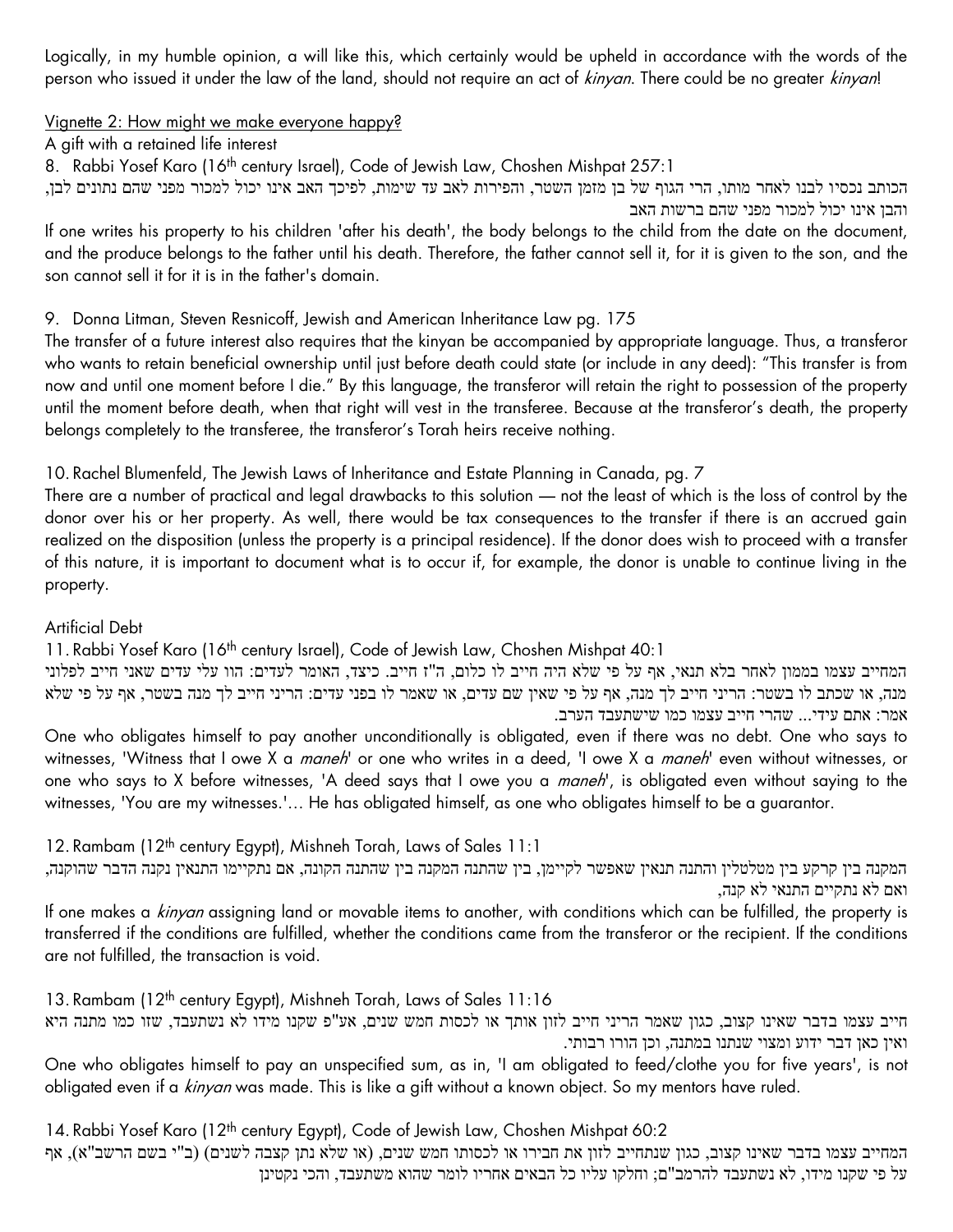One who obligates himself to pay an unspecified sum, such as to feed or clothe someone for five years (or without a specific number of years), is not bound according to the Rambam, even with a kinyan. All who came after Rambam disagreed with him, though, saying he is bound, and this is the law.

15.Donna Litman, Steven Resnicoff, Jewish and American Inheritance Law pg. 175

[A] husband is first in line to inherit from his wife. In addition, however, a husband's rights are deemed to have vested at the outset of the marriage. Consequently, even if, during the marriage, the woman were to admit a great debt to a third party, this would not affect the husband's rights. Given that his rights preceded the indebtedness to the third party, the husband would have prior rights to the wife's estate.

Consequently, for a married woman to use this device, she needs her husband's cooperation. The husband should sign a separate admission of indebtedness that falls due on his wife's death. This document, however, should provide that this indebtedness is deemed fully paid and discharged if he fulfills the gifts set forth in his wife's "will".

16.Donna Litman, Steven Resnicoff, Jewish and American Inheritance Law pg. 181

As a general rule, American law does not enforce an obligation or deem it legally binding when a person voluntarily undertakes an obligation to another without consideration or a consideration substitute.

17. Rabbi Moshe Isserles (16<sup>th</sup> century Poland), Code of Jewish Law, Even haEzer 108:3

ומה שנוהגין בשטר חצי זכר שכותבים עכשיו לבנות שנוטלין בכל אשר ימצא לו כמו הזכרים, משום דכותב להם דרך הודאה שחייב סך מה, ולא יפטר אלא כשנותן להם כמו הזכרים, ובדרך זה יכול להקנות אף מה שלא ברשותו, הן ראוי הן מוחזק... The practice of shtar chatzi zachar, writing for daughters that they should have a share like the males, writing in the form of an admission that he owes a certain sum to her and he will not be exempt other than by giving them a share like the males, and so he can even give her that which he does not currently own, whether that which is his due or that which he currently has…

# Joint tenancy

18. Rachel Blumenfeld, The Jewish Laws of Inheritance and Estate Planning in Canada, pg. 6

Transferring and holding assets in joint tenancy with children during lifetime may be a solution to the *halakhic* issue of distributing assets to daughters on death. However, in Canada, one must proceed cautiously. There may be tax implications to a transfer to joint tenancy (where a "true" joint tenancy is created), as the parent may be considered to be disposing of one-half of the property. And, in light of the Pecore and Saylor decisions, if the property is transferred to one of several children with the intention that the child is to distribute the property among several siblings, the property may be considered to fall back into the estate to be divided according to the will. That said, if, as discussed above, there had been a proper kinyan at the time of the transfer into joint tenancy, the child holding the property at the death of the parent should be able to distribute it in accordance with the will without offending the *halakha*.

Inter vivos trust

19. Rabbi Chaim Jachter,<http://koltorah.org/ravj/Yerushah.html>

A new suggestion may provide a Halachically viable solution to the Yerushah issues in a manner that is consistent with common secular legal and estate planning for many people. This involves establishing a revocable living trust, a contractual arrangement between a person as the grantor forming the trust, preferably that person and another person as co-trustees managing the trust, and he and his family members as beneficiaries to receive the economic benefits of the trust. This approach to a living trust is fundamentally different from the more simplistic approach of most living trusts in which one would be the sole grantor, trustee and beneficiary until death. The latter approach is less likely to be respected as a valid entity under Halacha. If the former kind of trust can be regarded as a legal entity (a third party) by Halacha, and the subsequent transfers of one's assets to such a trust characterized as lifetime gifts, this commonly used secular planning technique may afford a new method of complying with the Torah requirements concerning Yerushah…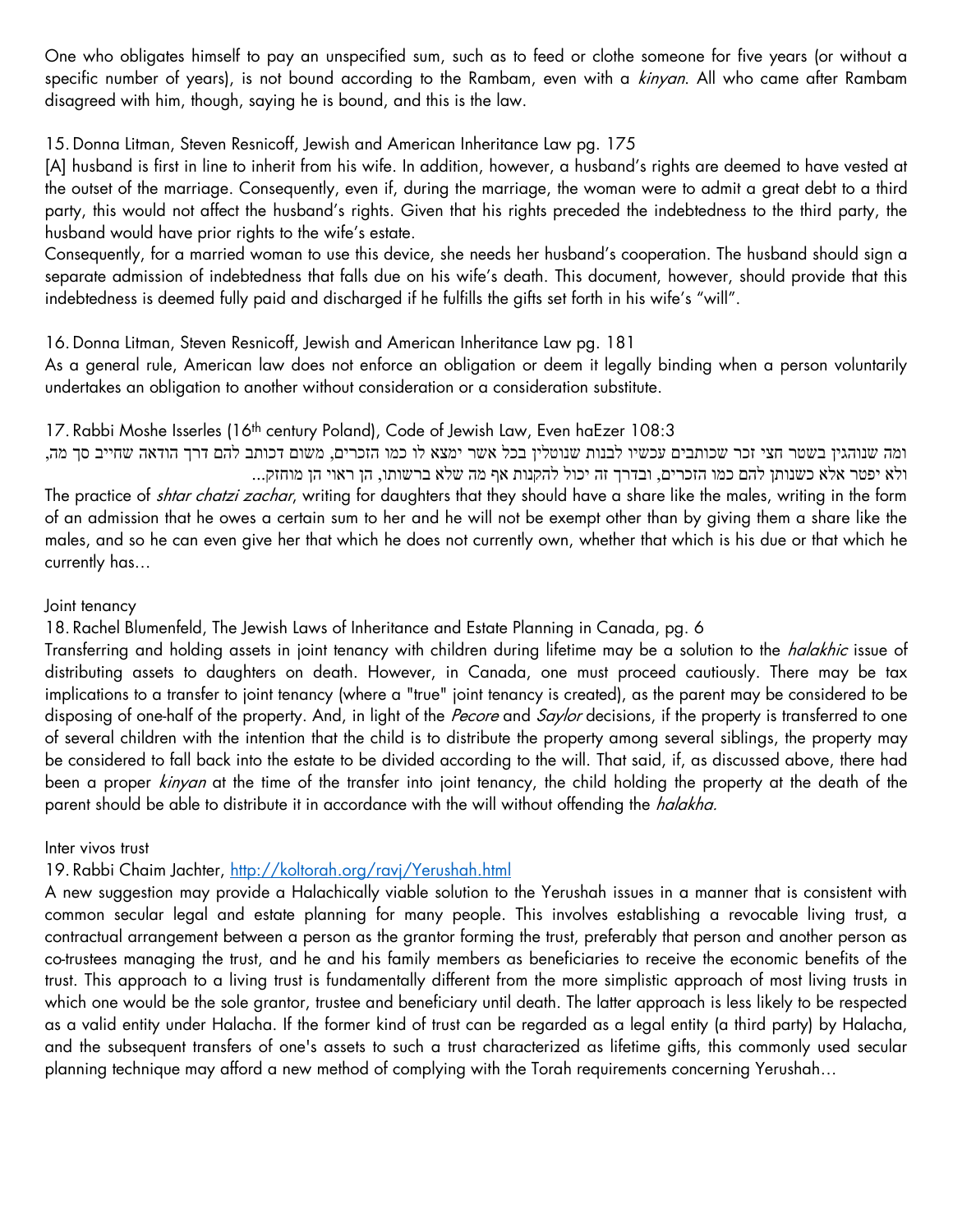#### Jewish Estate Planning

20. Charles Wagner, When is a disappointed heir a defrauded creditor?, Jewish Tribune, May 7'13

A seminal case in this area is Stone v. Stone. In 1995, multimillionaire Harry Stone hatched a plan to ensure that his wife of 24 years Sarah Stone would get very little upon his death. In particular, Harry wanted to make sure that his commercial wealth would go to his children from a prior marriage. The problem for Harry, of course, was the Family Law Act, which lets the surviving spouse seek equalization against the estate in the same way that a spouse might on a divorce. Harry tried to thwart his wife's rights under the Family Law Act by transferring his assets to his children before he died. The result was that, when Harry passed away on July 21, 1995, there was virtually nothing left in his estate. Essentially, Harry was preventing his wife from exercising her claim under the Family Law Act for an equalization of net family property. In this case, Ontario Court of Appeal recognized the possibility of using the Fraudulent Conveyances Act to set aside transfers "made with intent to defeat, hinder, delay or defraud creditors or others of their just and lawful actions, suits, debts, accounts, damages, penalties or forfeitures." In Stone v. Stone, the court held that, as a spouse who held rights under the Family Law Act at the time of the fraudulent conveyances, i.e., the right to seek equalization, Sarah was a "creditor or other" within the meaning of the Fraudulent Conveyances Act. Accordingly, Harry's transfers to his kids were declared void and Sarah received an equalization payment of \$851,937.

#### 21. Rachel Blumenfeld, The Jewish Laws of Inheritance and Estate Planning in Canada, pg. 3

[I]t is unlikely for observant Jews in Western societies to want to execute wills that are strictly in keeping with the Biblical laws of inheritance. Not only would such a will be viewed as unfair and likely to cause discord in a family, in many jurisdictions, secular laws may be applied to overturn such distributions

22. Talmud, Bava Batra 133b הכותב את נכסיו לאחרים והניח את בניו מה שעשה עשוי אלא אין רוח חכמים נוחה הימנו רשב"ג אומר אם לא היו בניו נוהגים כשורה זכור

Mishnah: One can write away his property to others, leaving his children, but the sages are displeased with him. Rabban Shimon ben Gamliel said: He is remembered for the good if his children were not behaving properly.

23. Talmud Yerushalmi, Bava Batra 8:6

א"ר בא בר ממל הכות' נכסיו לאחרי' והניח את בניו עליו הו' אומ' ותהי עוונותם על עצמותם Rabbi Abba bar Mamal said: Regarding one who writes his property to others, leaving his sons, it is written, 'And their sins were upon their bones.'

24. Rabbi Yehoshua Falk (16<sup>th</sup> century Poland), Sefer Meirat Einayim 282:4

והטעם, דהרי זכתה להן התורה בפרשת נחלות דיקומו היורשים תחת מורישיהן בנחלתן וירושתן: This is because the Torah's portion of inheritance assigns to the heirs the right to stand in the place of those who bequeath to them, in their lot and inheritance.

#### 25. Rambam, Mishneh Torah, Hilchot Nachalot 6:11

כל הנותן נכסיו לאחרים והניח היורשין, אע"פ שאין היורשין נוהגין (בו) כשורה אין רוח חכמים נוחה הימנו, וזכו האחרים בכל מה שנתן להן, מדת חסידות היא שלא יעיד אדם חסיד בצוואה שמעבירין בו הירושה מן היורש אפילו מבן שאינו נוהג כשורה לאחיו חכם ונוהג כשורה. One who gives his property to others, leaving the heirs, displeases the sages even if the heirs do not act properly [to him]. The others do acquire whatever he gives them. It is pious to refrain from testifying to a will that transfers inheritance from the heir, even from a son who does not act properly to a brother who is wise and acts properly.

26. Rabbi Moshe Isserles (16<sup>th</sup> century Poland), Code of Jewish Law Choshen Mishpat 257:7

בריא שרוצה לחלוק נכסיו אחרי מותו שלא יריבו יורשיו אחריו, ורוצה לעשות סדר צוואה בעודו בריא, צריך להקנות בקנין. If a healthy person wishes to distribute his assets after his death, to prevent fighting among his heirs, and he wishes to arrange the instructions while he is healthy, he must assign it with an act of kinyan.

לטוב